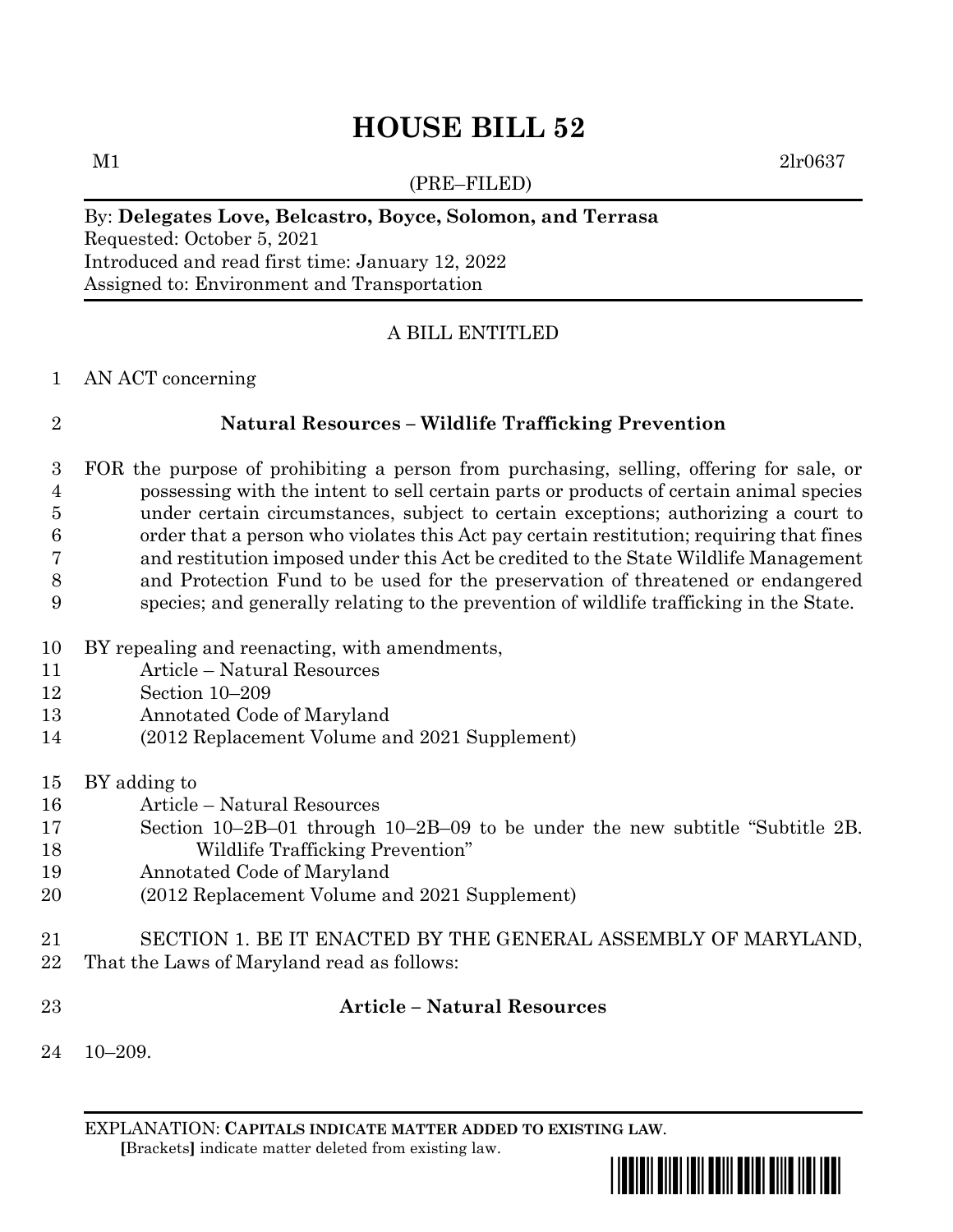#### **HOUSE BILL 52**

| ×           |
|-------------|
| I<br>I<br>ı |
|             |

 (a) In this section, "Fund" means the State Wildlife Management and Protection Fund. (b) There is a State Wildlife Management and Protection Fund in the Department. (c) The purpose of the Fund is to finance the scientific investigation, protection, propagation, and management of wildlife. (d) The Department shall administer the Fund. 8 (e) (1) The Fund is a special, nonlapsing fund that is not subject to  $\S 7-302$  of the State Finance and Procurement Article. (2) The Treasurer shall hold the Fund separately and the Comptroller shall account for the Fund. (f) The Fund consists of: (1) Any money received for a license, stamp, application, or permit fee under this title, unless otherwise provided; **[**and**]** (2) Any investment earnings of the Fund**; AND (3) FINES AND RESTITUTION PAID FOR VIOLATIONS RELATING TO WILDLIFE TRAFFICKING UNDER SUBTITLE 2B OF THIS TITLE**. (g) The Fund may be used only for: (1) The scientific investigation, protection, propagation, and management of wildlife; and (2) Administrative costs calculated in accordance with § 1–103(b)(2) of this article. (h) (1) The Treasurer shall invest the money of the Fund in the same manner as other State money may be invested. (2) Any investment earnings of the Fund may not be transferred or revert to the General Fund of the State, but shall remain in the Fund. (i) Expenditures from the Fund may be made only in accordance with the State budget.

**SUBTITLE 2B. WILDLIFE TRAFFICKING PREVENTION.**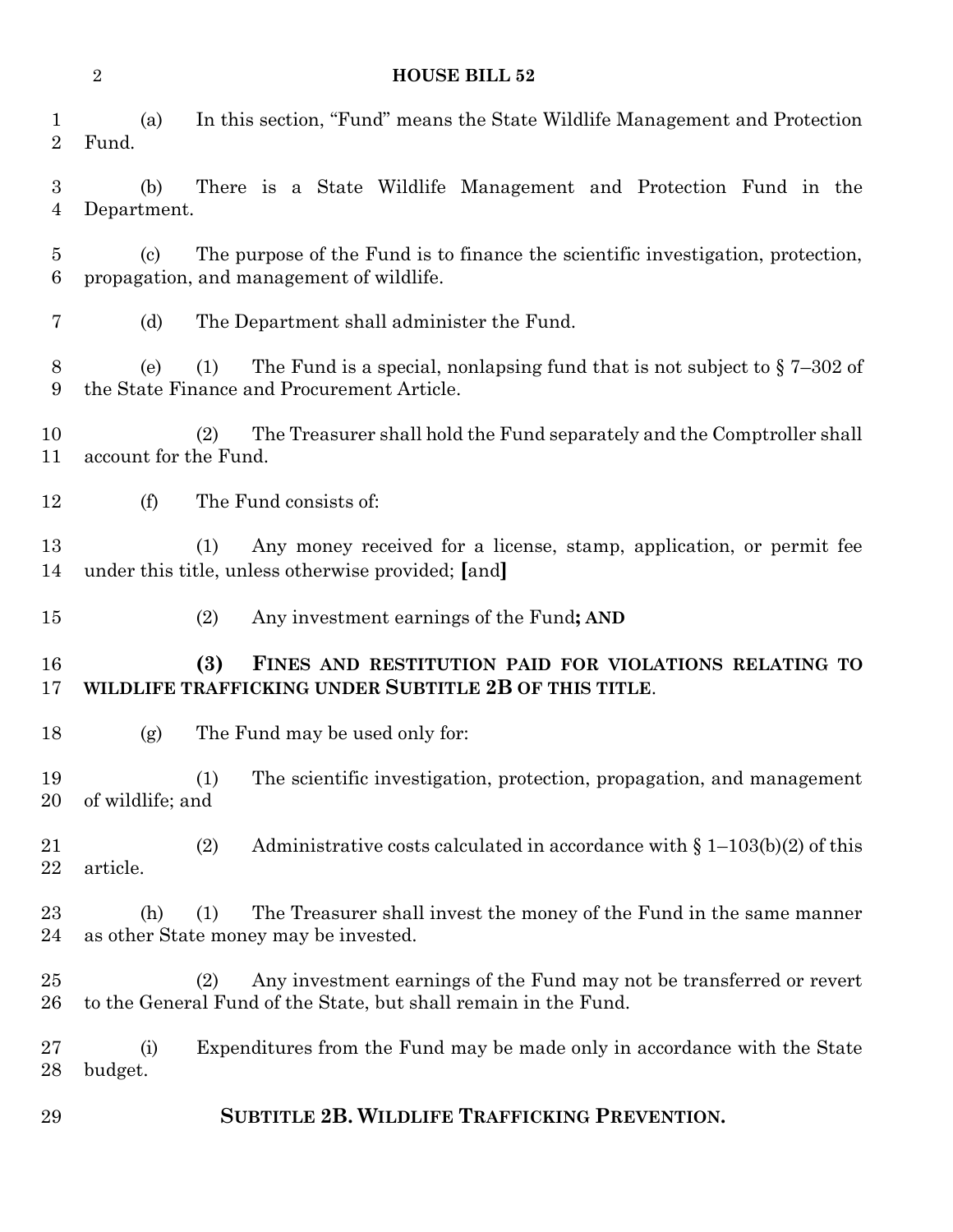**10–2B–01.**

 **(A) IN THIS SUBTITLE THE FOLLOWING WORDS HAVE THE MEANINGS INDICATED.**

 **(B) "BONA FIDE SCIENTIFIC OR EDUCATIONAL INSTITUTION" MEANS AN INSTITUTION THAT ESTABLISHES EDUCATIONAL OR SCIENTIFIC TAX–EXEMPT STATUS THROUGH DOCUMENTATION FROM THE INTERNAL REVENUE SERVICE.**

- **(C) "COVERED ANIMAL SPECIES" MEANS ANY SPECIES OF:**
- **(1) BONOBO;**
- **(2) CHEETAH;**
- **(3) CHIMPANZEE;**
- **(4) ELEPHANT;**
- **(5) GIRAFFE;**
- **(6) GORILLA;**
- **(7) HIPPOPOTAMUS;**
- **(8) JAGUAR;**
- **(9) LEOPARD;**
- **(10) LION;**
- **(11) MAMMOTH;**
- **(12) MASTODON;**
- **(13) ORANGUTAN;**
- **(14) PANGOLIN;**
- **(15) RHINOCEROS;**
- **(16) SEA TURTLE; OR**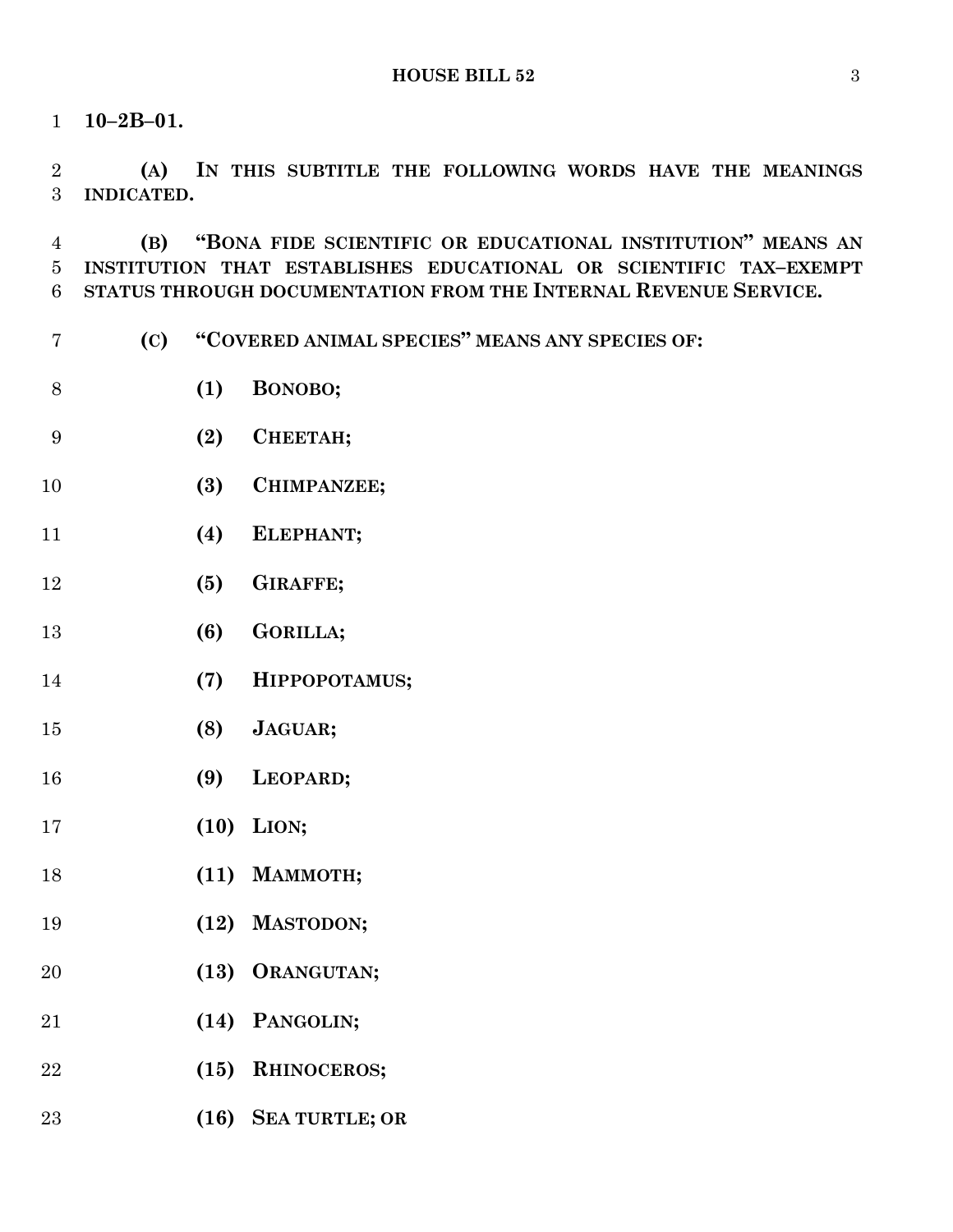**(17) TIGER.**

 **(D) "COVERED ANIMAL SPECIES PART OR PRODUCT" MEANS ANY ITEM THAT CONTAINS OR IS WHOLLY OR PARTLY MADE FROM A COVERED ANIMAL SPECIES. (E) "MUSICAL INSTRUMENT" INCLUDES A STRING INSTRUMENT OR BOW, A WIND OR PERCUSSION INSTRUMENT, OR A PIANO. (F) (1) "SELL" MEANS ANY ACT OF SELLING, TRADING, OR BARTERING FOR MONETARY OR NONMONETARY CONSIDERATION. (2) "SELL" DOES NOT INCLUDE A NONMONETARY TRANSFER OF OWNERSHIP BY WAY OF GIFT, DONATION, OR BEQUEST. 10–2B–02. (A) THIS SUBTITLE APPLIES TO ANY SALE OR TRANSFER OF OWNERSHIP THAT OCCURS IN THE COURSE OF A COMMERCIAL TRANSACTION FOR WHICH: (1) THE BUYER TAKES PHYSICAL POSSESSION OF THE COVERED ANIMAL SPECIES PART OR PRODUCT IN THE STATE; OR (2) THE SELLER IS LOCATED IN THE STATE. (B) THIS SUBTITLE DOES NOT APPLY TO: (1) FEDERAL OR STATE LAW ENFORCEMENT ACTIVITY; (2) DUTIES MANDATED BY FEDERAL OR STATE LAW; (3) ACTIVITY EXPRESSLY AUTHORIZED BY FEDERAL LAW; OR (4) A COVERED ANIMAL SPECIES PART OR PRODUCT THAT IS A FIXED COMPONENT OF: (I) AN ANTIQUE THAT IS NOT MADE WHOLLY OR PRIMARILY FROM THE COVERED ANIMAL SPECIES PART OR PRODUCT, PROVIDED THAT: 1. THE ANTIQUE STATUS IS ESTABLISHED BY THE OWNER OR SELLER THROUGH DOCUMENTATION SHOWING PROVENANCE AND THAT THE COVERED ANIMAL SPECIES PART OR PRODUCT IS AT LEAST 100 YEARS OLD; AND 2. THE TOTAL WEIGHT OF THE COVERED ANIMAL**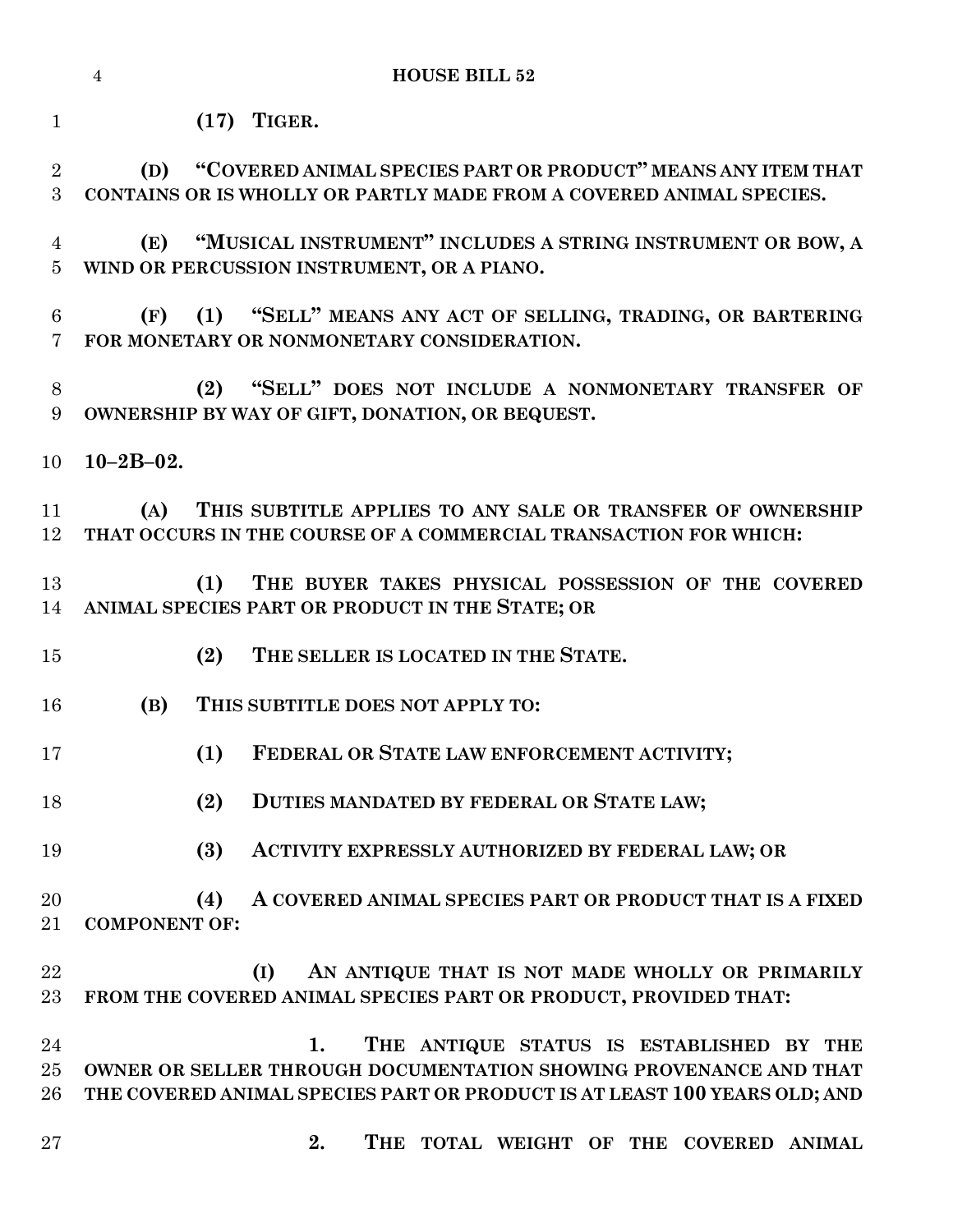**HOUSE BILL 52** 5

| $\mathbf{1}$    | SPECIES PART OR PRODUCT IS LESS THAN 200 GRAMS; OR                      |
|-----------------|-------------------------------------------------------------------------|
| $\overline{2}$  | A MUSICAL INSTRUMENT, PROVIDED THAT:<br>(II)                            |
| $\overline{3}$  | THE COVERED ANIMAL SPECIES PART OR PRODUCT<br>1.                        |
| $\overline{4}$  | WAS LEGALLY ACQUIRED; AND                                               |
| $\overline{5}$  | THE TOTAL WEIGHT OF THE COVERED ANIMAL<br>2.                            |
| 6               | SPECIES PART OR PRODUCT IS LESS THAN 200 GRAMS.                         |
| 7               | $10 - 2B - 03.$                                                         |
| 8               | IN THIS SUBTITLE, THE CALCULATION OF THE VALUE OF A COVERED ANIMAL      |
| 9               | SPECIES PART OR PRODUCT SHALL BE THE GREATER OF THE FAIR MARKET VALUE   |
| 10              | OF OR THE ACTUAL PRICE PAID FOR THE COVERED ANIMAL SPECIES PART OR      |
| 11              | PRODUCT.                                                                |
| 12              | $10 - 2B - 04.$                                                         |
| 13              | EXCEPT AS PROVIDED IN § $10-2B-05$ OF THIS SUBTITLE, A PERSON MAY NOT   |
| 14              | PURCHASE, SELL, OFFER FOR SALE, OR POSSESS WITH INTENT TO SELL ANY ITEM |
| 15              | THAT THE PERSON KNOWS OR SHOULD KNOW IS A COVERED ANIMAL SPECIES PART   |
| 16              | OR PRODUCT.                                                             |
| 17 <sup>7</sup> | $10 - 2B - 05$ .                                                        |
| 18              | UNLESS PROHIBITED BY FEDERAL LAW, THE DEPARTMENT MAY ALLOW THE          |
| 19              | PURCHASE BY, OR SALE, OFFER FOR SALE, OR POSSESSION WITH INTENT TO SELL |
| 20              | TO, A BONA FIDE SCIENTIFIC OR EDUCATIONAL INSTITUTION OF ANY LAWFULLY   |
| $21\,$          | ACQUIRED COVERED ANIMAL SPECIES PART OR PRODUCT.                        |
| 22              | $10 - 2B - 06.$                                                         |
|                 |                                                                         |

 **THERE IS A REBUTTABLE PRESUMPTION THAT A PERSON POSSESSES A COVERED ANIMAL SPECIES PART OR PRODUCT WITH THE INTENT TO SELL IF THE COVERED ANIMAL SPECIES PART OR PRODUCT IS POSSESSED IN A RETAIL OR WHOLESALE ESTABLISHMENT COMMONLY USED FOR THE BUYING OR SELLING OF SIMILAR ITEMS.**

**10–2B–07.**

**(A) A PERSON THAT VIOLATES THIS SUBTITLE:**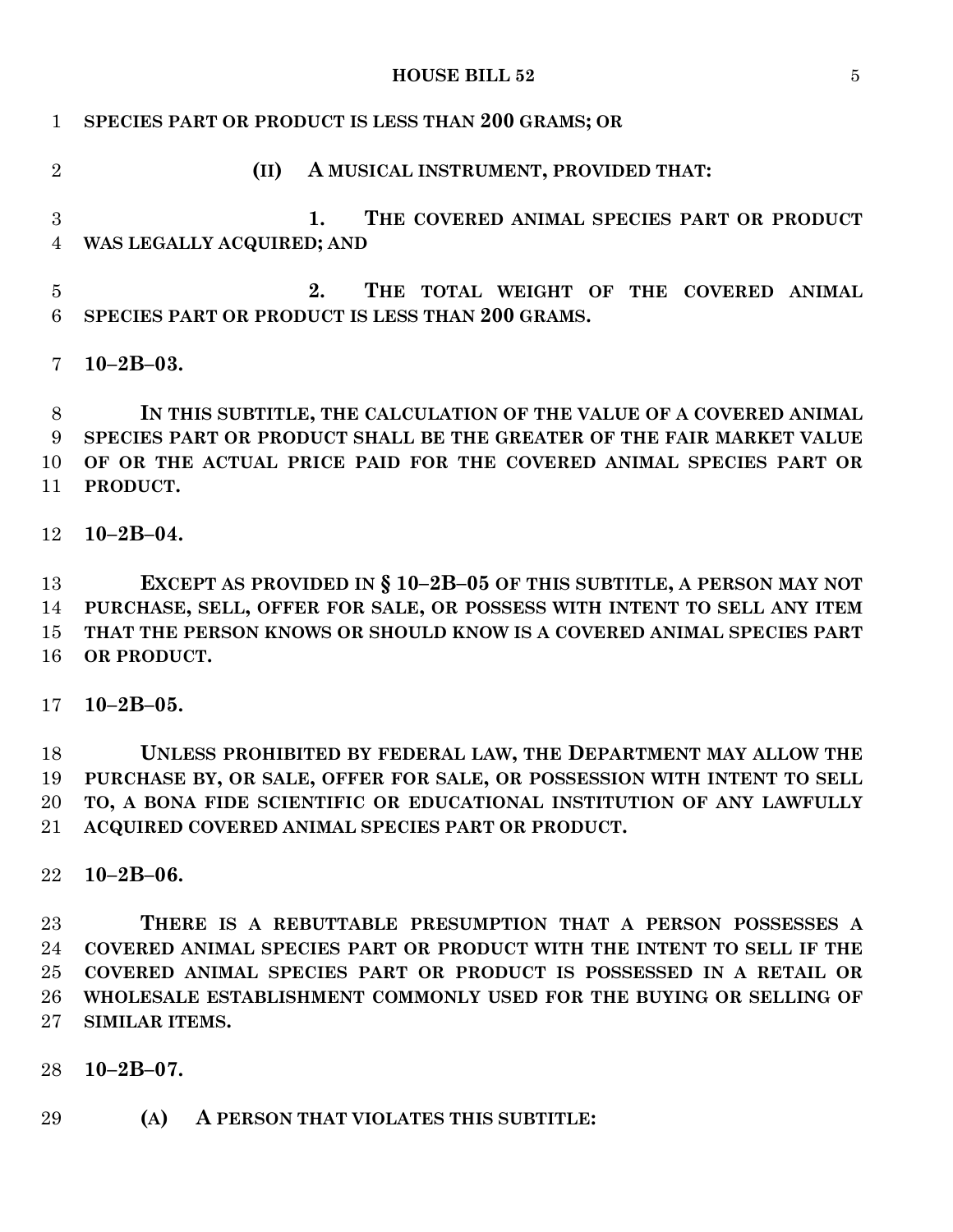**(1) FOR A FIRST OFFENSE, IS GUILTY OF A MISDEMEANOR AND ON CONVICTION IS SUBJECT TO A FINE NOT EXCEEDING THE GREATER OF \$3,000 OR 2 TIMES THE VALUE OF THE COVERED ANIMAL SPECIES PART OR PRODUCT;**

 **(2) FOR A SECOND OR SUBSEQUENT OFFENSE FOR WHICH THE VALUE OF THE COVERED ANIMAL SPECIES PART OR PRODUCT IN QUESTION DOES NOT EXCEED \$250, IS GUILTY OF A MISDEMEANOR AND ON CONVICTION IS SUBJECT TO A FINE NOT EXCEEDING \$6,000; OR**

 **(3) FOR A SECOND OR SUBSEQUENT OFFENSE FOR WHICH THE VALUE OF THE COVERED ANIMAL SPECIES PART OR PRODUCT IN QUESTION EXCEEDS \$250, IS GUILTY OF A MISDEMEANOR AND ON CONVICTION IS SUBJECT TO A FINE NOT EXCEEDING THE GREATER OF \$10,000 OR 3 TIMES THE VALUE OF THE COVERED ANIMAL SPECIES PART OR PRODUCT.**

 **(B) IF A PERSON IS CONVICTED OF VIOLATING THIS SUBTITLE, IN ADDITION TO ANY OTHER PENALTY PROVIDED IN THIS TITLE, THE COURT MAY ORDER THE PERSON TO PAY RESTITUTION TO THE STATE IN AN AMOUNT NOT EXCEEDING 2 TIMES THE VALUE OF THE COVERED ANIMAL SPECIES PART OR PRODUCT IN QUESTION.**

 **(C) FINES AND RESTITUTION IMPOSED UNDER THIS SECTION SHALL BE CREDITED TO THE DEPARTMENT FOR THE BENEFIT OF THE STATE WILDLIFE MANAGEMENT AND PROTECTION FUND ESTABLISHED UNDER § 10–209 OF THIS TITLE, TO BE USED ONLY FOR THE PRESERVATION OF THREATENED OR ENDANGERED SPECIES.**

**10–2B–08.**

 **ON A CONVICTION UNDER THIS SUBTITLE, ANY SEIZED COVERED ANIMAL SPECIES PART OR PRODUCT:**

- **(1) SHALL BE FORFEITED; AND**
- **(2) MAY BE:**

 **(I) MAINTAINED BY THE DEPARTMENT FOR EDUCATIONAL OR TRAINING PURPOSES;**

 **(II) DONATED BY THE DEPARTMENT TO A SCIENTIFIC OR EDUCATIONAL INSTITUTION; OR**

**(III) DESTROYED.**